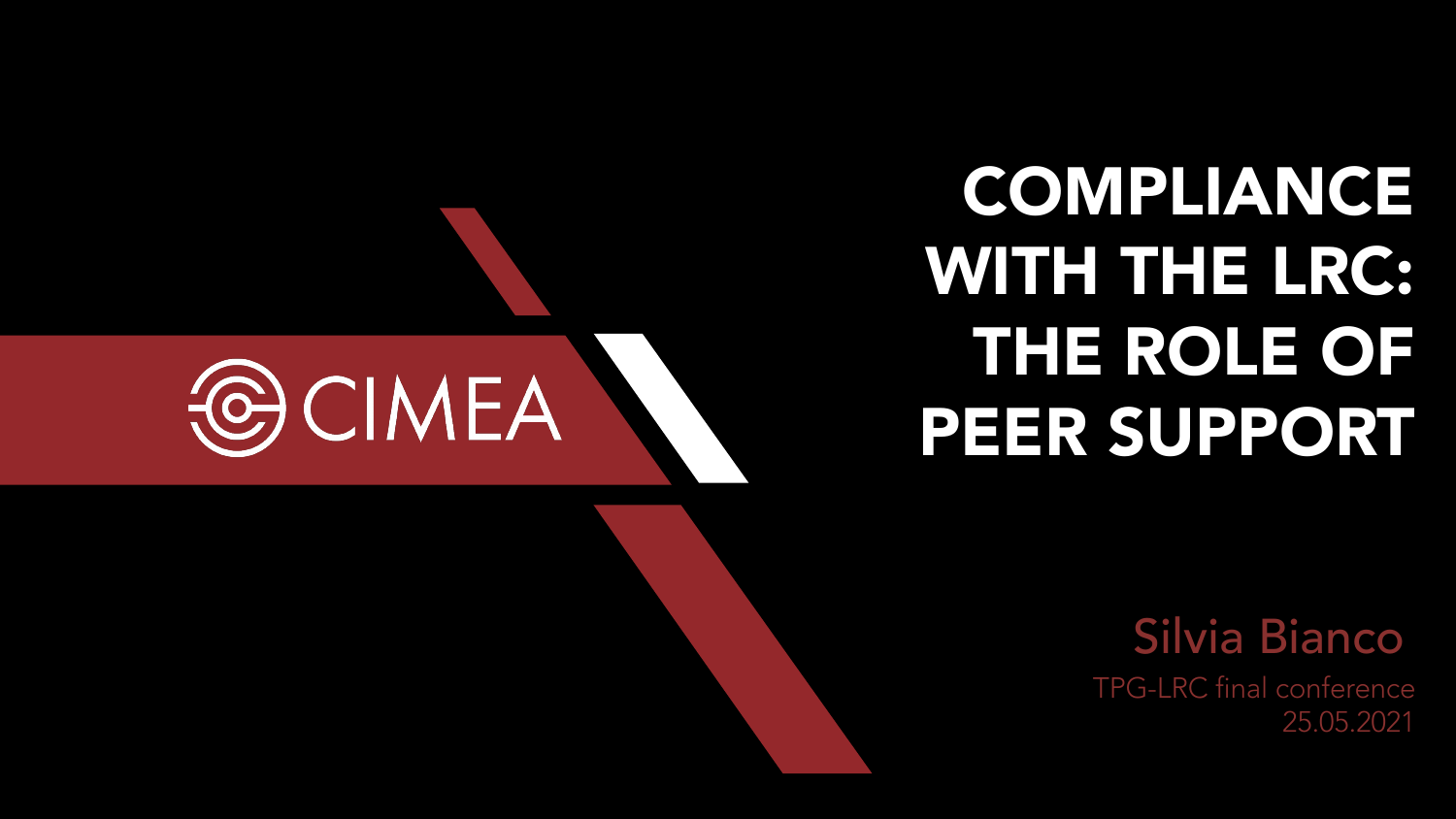



## PEER LEARNING ACTIVITIES

## ONLINE STAFF MOBILITY

## TPG B MEETINGS

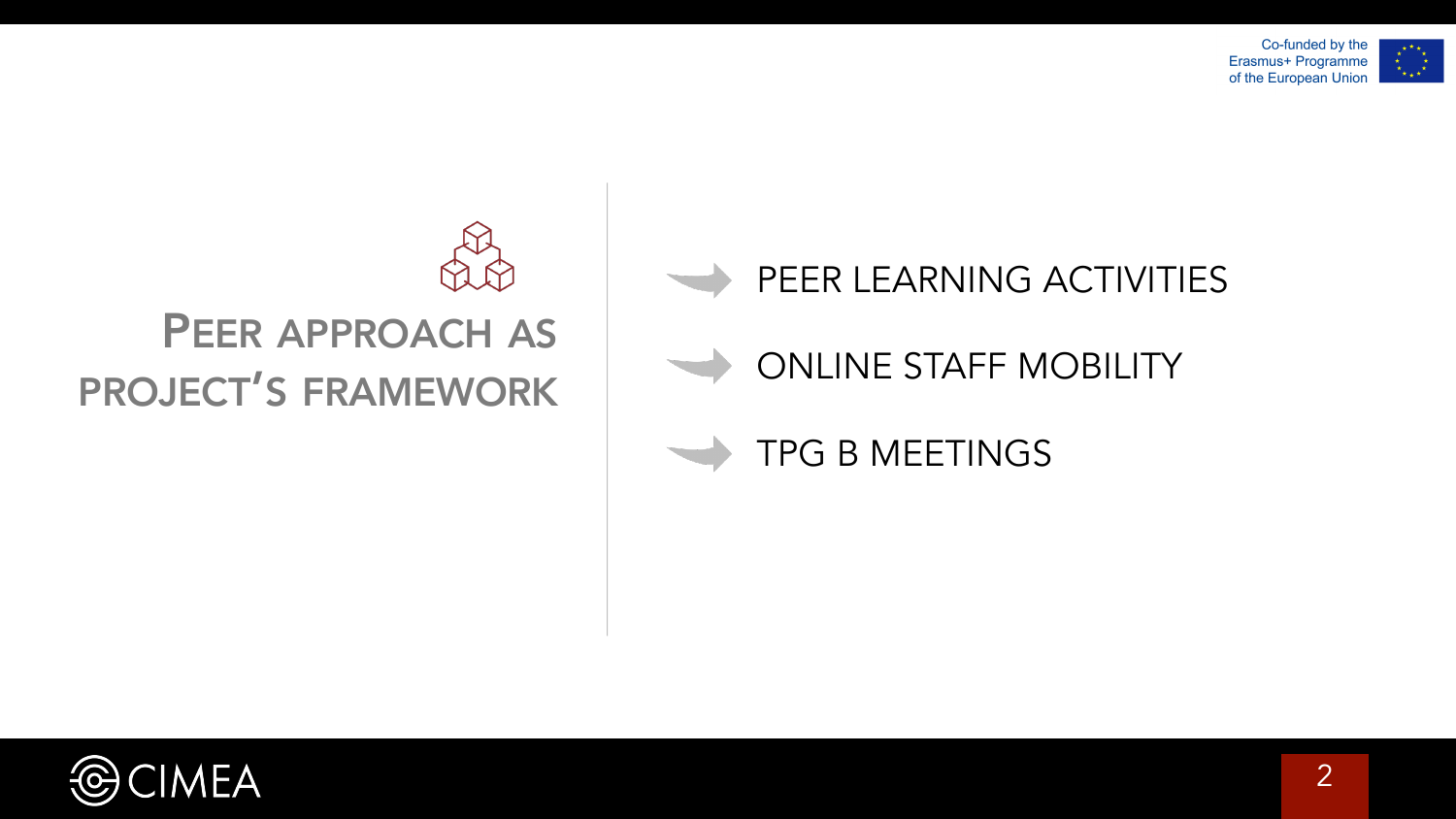





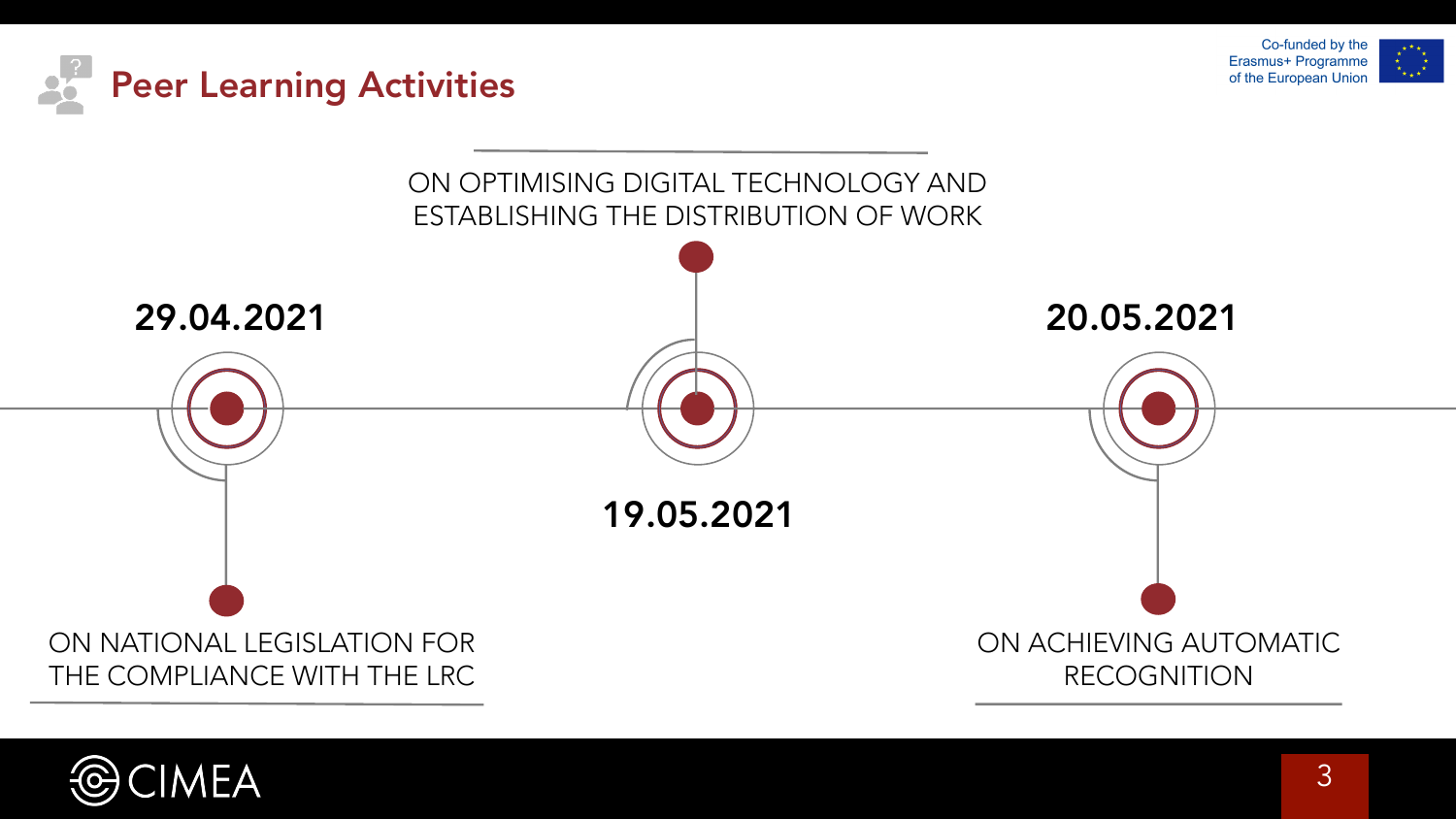